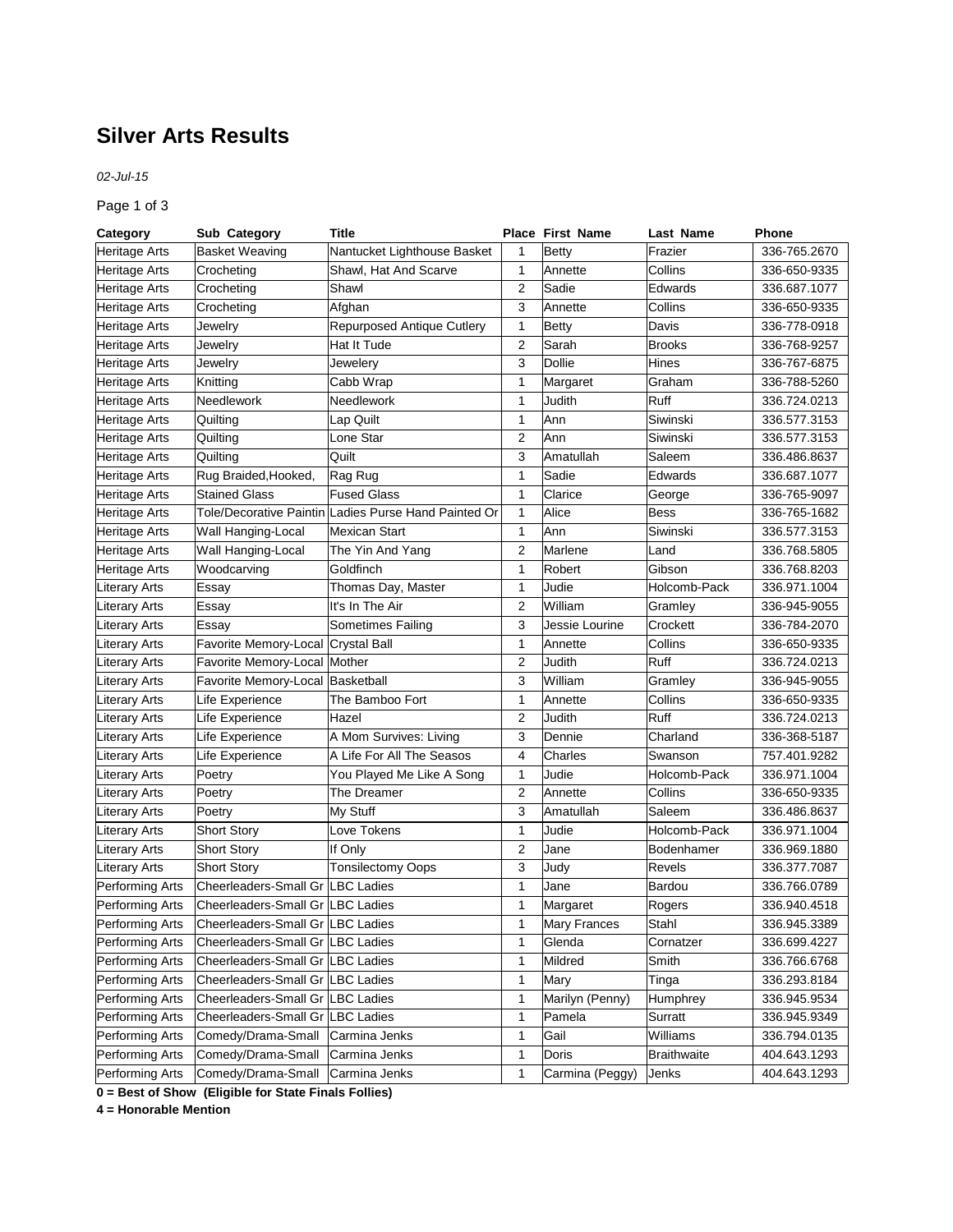## **Silver Arts Results**

*02-Jul-15*

Page 2 of 3

| Category           | Sub Category                               | Title                      |                | <b>Place First Name</b> | Last Name          | Phone        |
|--------------------|--------------------------------------------|----------------------------|----------------|-------------------------|--------------------|--------------|
| Performing Arts    | Comedy/Drama-Solo                          | <b>Alice Bitting</b>       | 1              | Alice                   | Bitting            | 336.655.0054 |
| Performing Arts    | Dance-Large Group                          | <b>Snappy Tappers</b>      | 1              | Sharon                  | Suskin             | 336-403-5338 |
| Performing Arts    | Dance-Large Group                          | <b>Snappy Tappers</b>      | 1              | Ernestine               | Watts              | 336-723-4410 |
| Performing Arts    | Dance-Large Group                          | <b>Snappy Tappers</b>      | 1              | Tina                    | Kottlowski         | 336.705.3408 |
| Performing Arts    | Dance-Large Group                          | <b>Snappy Tappers</b>      | 1              | Kathy D                 | Rucker             | 336-406-8889 |
| Performing Arts    | Dance-Large Group                          | <b>Snappy Tappers</b>      | 1              | Valerie                 | Cobler             | 336-998-0698 |
| Performing Arts    | Dance-Large Group                          | Snappy Tappers             | 1              | Ann                     | Pullium            | 336-595-4751 |
| Performing Arts    | Dance-Large Group                          | <b>Snappy Tappers</b>      | 1              | Marlita                 | Diamond            | 336.945.9997 |
| Performing Arts    | Dance-Solo                                 | Julia Schafer              | 0              | Julia D                 | Schafer            | 336.703.7160 |
| Performing Arts    | Dance-Solo                                 | <b>Brenda Mayes</b>        | $\overline{c}$ | <b>Brenda</b>           | Mayes              |              |
| Performing Arts    | Dance-Solo                                 | <b>Shirley Moseley</b>     | 3              | Shirley                 | Moseley            |              |
| Performing Arts    | Instrumental-Solo                          | Mikal Barnes               | 1              | Mikal                   | <b>Barnes</b>      | 336.641.3964 |
| Performing Arts    | Line Dancing-Large Gr   Jazzy Ladies + One |                            | 1              | Veronica                | Scales             | 336 725-6699 |
| Performing Arts    | Line Dancing-Large Gr Jazzy Ladies + One   |                            | 1              | Adam                    | Hairston           | 336-201-7302 |
| Performing Arts    | Line Dancing-Large Gr Jazzy Ladies + One   |                            | 1              | Elayne                  | Gardner            | 336-201-7302 |
| Performing Arts    | Line Dancing-Large Gr Jazzy Ladies + One   |                            | 1              | Marcie                  | King               | 336.995.1390 |
| Performing Arts    | Line Dancing-Large Gr Jazzy Ladies + One   |                            | 1              | Paula                   | Jones              |              |
| Performing Arts    | Line Dancing-Large Gr Jazzy Ladies + One   |                            | 1              | Darlene                 | Bitting            | 336.602.2780 |
| Performing Arts    | Vocal-Small Group                          | Vance Vanhoy               | 1              | Vance O.                | Vanhoy             | 336.655.4716 |
| Performing Arts    | Vocal-Small Group                          | Vance Vanhoy               | 1              | Shari                   | Nelson             | 336-767-1002 |
| Performing Arts    | Vocal-Small Group                          | Vance Vanhoy               | 1              | Mick                    | Scott              | 336.773.0646 |
| Performing Arts    | Vocal-Solo                                 | Doris Braithwaite          | 1              | Doris                   | <b>Braithwaite</b> | 404.643.1293 |
| Performing Arts    | Vocal-Solo                                 | Vanglee Jones Sr.          | $\overline{2}$ | Vanglee                 | Jones Sr.          | 336-391-4273 |
| Performing Arts    | Vocal-Solo                                 | <b>Ronald Williams</b>     | 3              | Ronald                  | Williams           |              |
| <b>Visual Arts</b> | Acrylics                                   | Three Amigos               | 1              | Margaret                | Miller             | 336-760-3829 |
| <b>Visual Arts</b> | Acrylics                                   | <b>Bills Acrylic Entry</b> | $\overline{c}$ | William                 | Gramley            | 336-945-9055 |
| <b>Visual Arts</b> | Acrylics                                   | Peared Up                  | 3              | Ginnie                  | Conaway            | 336-721-0916 |
| <b>Visual Arts</b> | Drawing                                    | <b>Bird Watching</b>       | 1              | Linda                   | Shelton            | 336.768.6503 |
| <b>Visual Arts</b> | Drawing                                    | Between A Rock             | $\overline{2}$ | Charlotte               | Willhite           | 336-926-2877 |
| <b>Visual Arts</b> | Drawing                                    | Robert's Drawing           | 3              | Robert                  | Klar               | 336-287-5799 |
| <b>Visual Arts</b> | Drawing                                    | Miss-chief                 | 4              | Margaret                | Miller             | 336-760-3829 |
| <b>Visual Arts</b> | Mixed Media                                | <b>Sunday Morning</b>      | 1              | Margaret                | Miller             | 336-760-3829 |
| <b>Visual Arts</b> | Mixed Media                                | Pamela's Mixed Media       | $\overline{c}$ | Pamela                  | Koontz             | 336-766-7877 |
| <b>Visual Arts</b> | Mixed Media                                | <b>Bill's Mixed Media</b>  | 3              | William                 | Gramley            | 336-945-9055 |
| <b>Visual Arts</b> | Mixed Media                                | Robert's Mixed Media       | 4              | Robert                  | Klar               | 336-287-5799 |
| <b>Visual Arts</b> | Mixed Media                                | <b>Family Love</b>         | 4              | Jerry                   | Hanes Sr.          | 336.724.2576 |
| Visual Arts        | Oil                                        | Siena                      | 1              | Betty                   | Vettor             | 336.595.1346 |
| Visual Arts        | Oil                                        | <b>Bright Eyes</b>         | 2              | Alice                   | <b>Bess</b>        | 336-765-1682 |
| <b>Visual Arts</b> | Oil                                        | Beach Scene                | 3              | Robert                  | Gibson             | 336.768.8203 |
| <b>Visual Arts</b> | Oil                                        | Oil Picture                | 4              | William                 | Gramley            | 336-945-9055 |
| <b>Visual Arts</b> | Pastels                                    | Morning Fog Lifting        | 1              | Charlotte               | Willhite           | 336-926-2877 |
| <b>Visual Arts</b> | Pastels                                    | <b>Bills Pastels</b>       | 2              | William                 | Gramley            | 336-945-9055 |
| <b>Visual Arts</b> | Pastels                                    | <b>Another Time</b>        | 3              | Alice                   | <b>Bess</b>        | 336-765-1682 |
| <b>Visual Arts</b> | Photography                                | Nature's Best              | 1              | Charles                 | Swanson            | 757.401.9282 |
| <b>Visual Arts</b> | Photography                                | <b>Butterfly Kisses</b>    | 2              | Judith                  | Ruff               | 336.724.0213 |

**0 = Best of Show (Eligible for State Finals Follies)**

**4 = Honorable Mention**